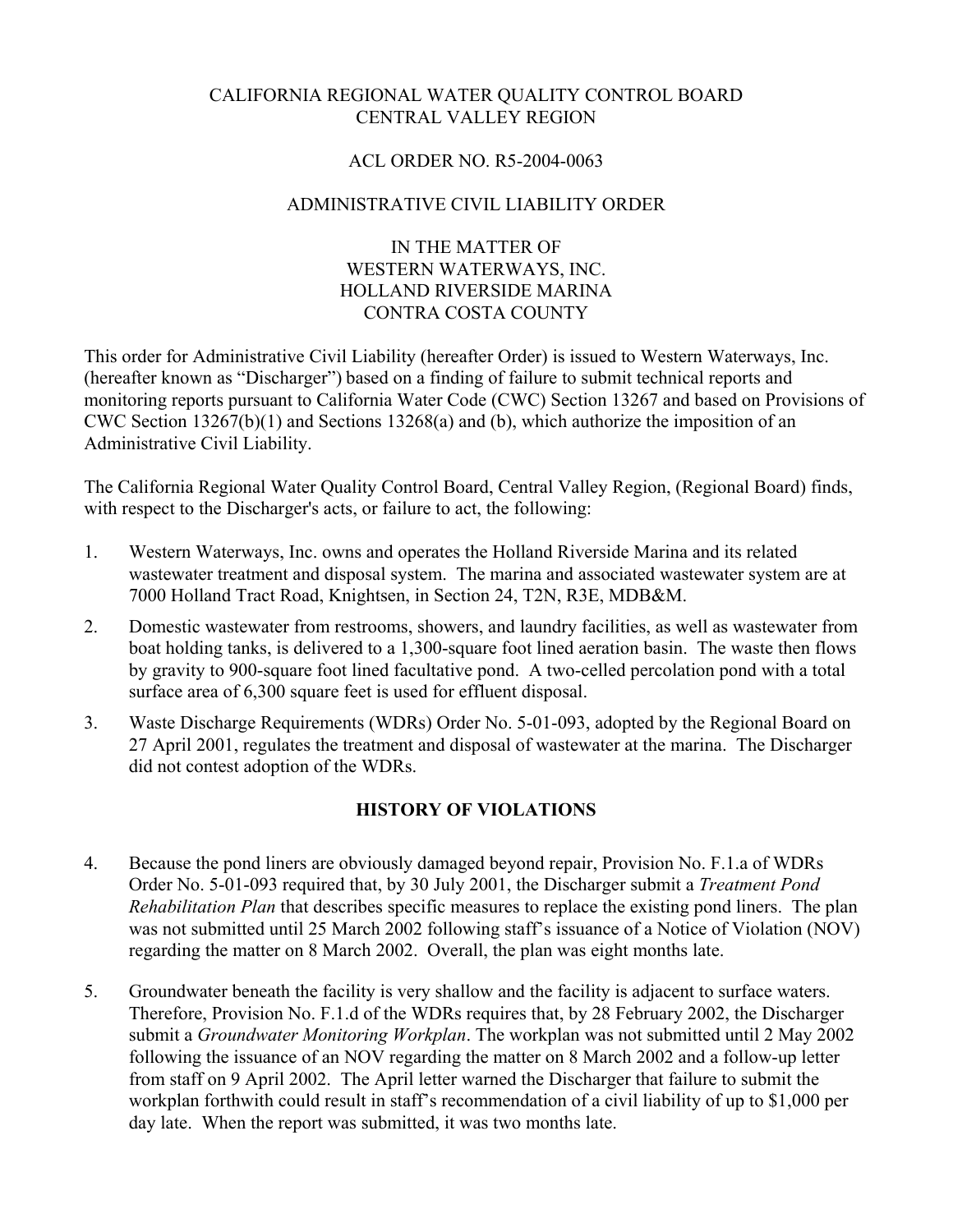- 6. Provision F.1.c of the WDRs requires that, by 30 December 2001, the Discharger submit a report prepared by a California Registered Engineer certifying that the *Treatment Pond Rehabilitation Plan* had been fully implemented. This report has not been submitted. Staff issued two NOVs and sent two additional follow-up letters to the Discharger regarding this matter. The last NOV, issued on 12 September 2002, provided a grace period until 15 November 2002 for submittal of the report, but also clearly warned the Discharger regarding the potential for imposition of a civil liability. The NOV indicated that, if the report were submitted within the grace period, staff would not recommend issuance of a civil liability complaint. No response has been received from the Discharger since issuance of that NOV.
- 7. Provision F.1.e of the Order requires that, by 30 July 2002, the Discharger submit a *Monitoring Well Installation Report.* This report has also not been submitted. On 9 May 2002, staff granted an informal extension of the report due date to 30 August 2002. When that deadline was not met, staff issued an NOV on 12 September 2002, providing a grace period until 15 December 2002 for submittal of the report, but clearly warning the Discharger regarding the potential for imposition of civil liability. The NOV indicated that, if the report was submitted within the grace period, staff would not recommend issuance of a civil liability complaint. No response has been received from the Discharger since issuance of that NOV.
- 8. Monitoring and Reporting Program No. 5-01-093 requires that the Discharger conduct monitoring of the wastewater facility and submit monthly wastewater monitoring reports and quarterly groundwater monitoring reports. Since the adoption of the WDRs in April 2001, no monthly monitoring reports have been received. Staff has issued two NOVs and has sent two additional follow-up letters to the Discharger regarding this matter. The last NOV, issued on 12 September 2002, clearly informed the Discharger regarding the potential for imposition of a civil liability, but, still no monitoring reports have been submitted by the Discharger. The Discharger has failed to submit a total of 35 monthly monitoring reports and seven quarterly monitoring reports.
- 9. For almost three years, staff has attempted to work with the Discharger and has allowed additional time for the Discharger to submit the required technical reports and monitoring reports. If the Discharger had complied with the schedule set forth in the WDRs, monthly monitoring reports would have been submitted since May 2001, the pond liners would have been replaced by December 2001, the *Monitoring Well Installation Report* would have been submitted by July 2002, and groundwater monitoring could have commenced during the third quarter of 2002. Instead, the Discharger's failure to submit monthly monitoring reports has prevented staff from evaluating compliance with the flow limits, effluent limits, and pond requirements contained in the WDRs. The Discharger's failure to replace the failed pond liners may have caused or exacerbated groundwater degradation. The Discharger's failure to construct a monitoring network and submit groundwater monitoring reports has prevented staff from evaluating water quality issues and determining whether the Discharger is in compliance with its Groundwater Limitations.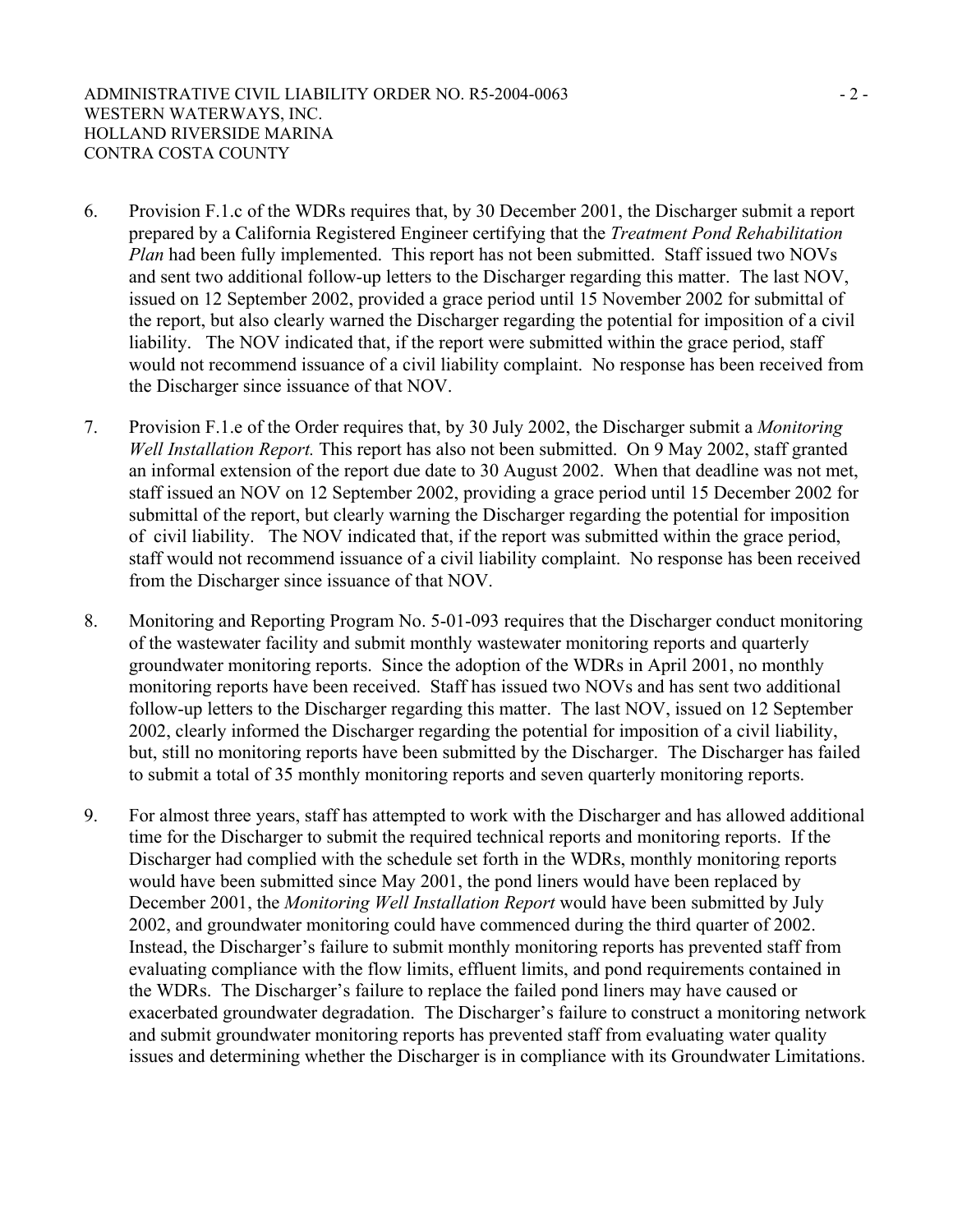### **REGULATORY CONSIDERATIONS**

- 10. By the acts and omissions cited above, the Discharger has violated Provisions of Section 13267 (b)(1) of the California Water Code, which reads, in part, as follows: "….the regional board may require that any person who has discharged, discharges, or is suspected of having discharged or discharging, or who proposes to discharge waste within its region, or any citizen or domiciliary, or political agency or entity of this state who has discharged, discharges, or is suspected of having discharged or discharging, or who proposes to discharge waste outside of its region that could affect the quality of waters within its region, shall furnish, under penalty of perjury, technical or monitoring program reports which the regional board requires…."
- 11. Water Code Section 13268 (a) states: "Any person failing or refusing to furnish technical or monitoring program reports as required by subdivision (b) of Section 13267, or failing or refusing to furnish a statement of compliance as required by subdivision (b) of Section 13399.2, or falsifying any information provided therein, is guilty of a misdemeanor and may be liable civilly in accordance with subdivision (b)."
- 12. Water Code Section 13268(b)(1) states: "Civil liability may be administratively imposed by a regional board in accordance with Article 2.5 (commencing with Section 13323) of Chapter 5 for a violation of subdivision (a) in an amount which shall not exceed one thousand dollars (\$1,000) for each day in which the violation occurs."
- 13. Water Code Section 13327 states: "In determining the amount of civil liability, the regional board … shall take into consideration the nature, circumstance, extent, and gravity of the violation or violations, whether the discharge is susceptible to cleanup or abatement, the degree of toxicity of the discharge, and, with respect to the violator, the ability to pay, the effect on ability to continue in business, any voluntary cleanup efforts undertaken, any prior history of violations, the degree of culpability, economic benefit or savings, if any, resulting from the violation, and other matters as justice may require."
- 14. Water Code Section 13268(b)(1) authorizes Administrative Civil Liability not exceeding one thousand dollars (\$1,000) for each day of failure to submit technical reports as required by subdivision (b) of Section 13267. The Discharger has failed to submit 35 monthly monitoring reports, seven quarterly groundwater monitoring reports, and two technical reports. As of 4 June 2004, the Discharger has failed to submit the following:
	- a. A report certifying implementation of the *Treatment Pond Rehabilitation Plan* (due on 30 December 2001);
	- b. *Monitoring Well Installation Report* (due on 30 July 2002);
	- c. Thirty-five monthly monitoring reports (due dates shown on Attachment A);
	- d. Seven quarterly groundwater monitoring reports (due dates shown on Attachment A).
- 15. As detailed in Attachment A of this Order, as of 4 June 2004:
	- a. The *Treatment Pond Rehabilitation Plan* is 887 days late;
	- b. The *Monitoring Well Installation Report* is 675 days late;
	- c. In aggregate, the 35 monthly monitoring reports are a total of 19,191 days late; and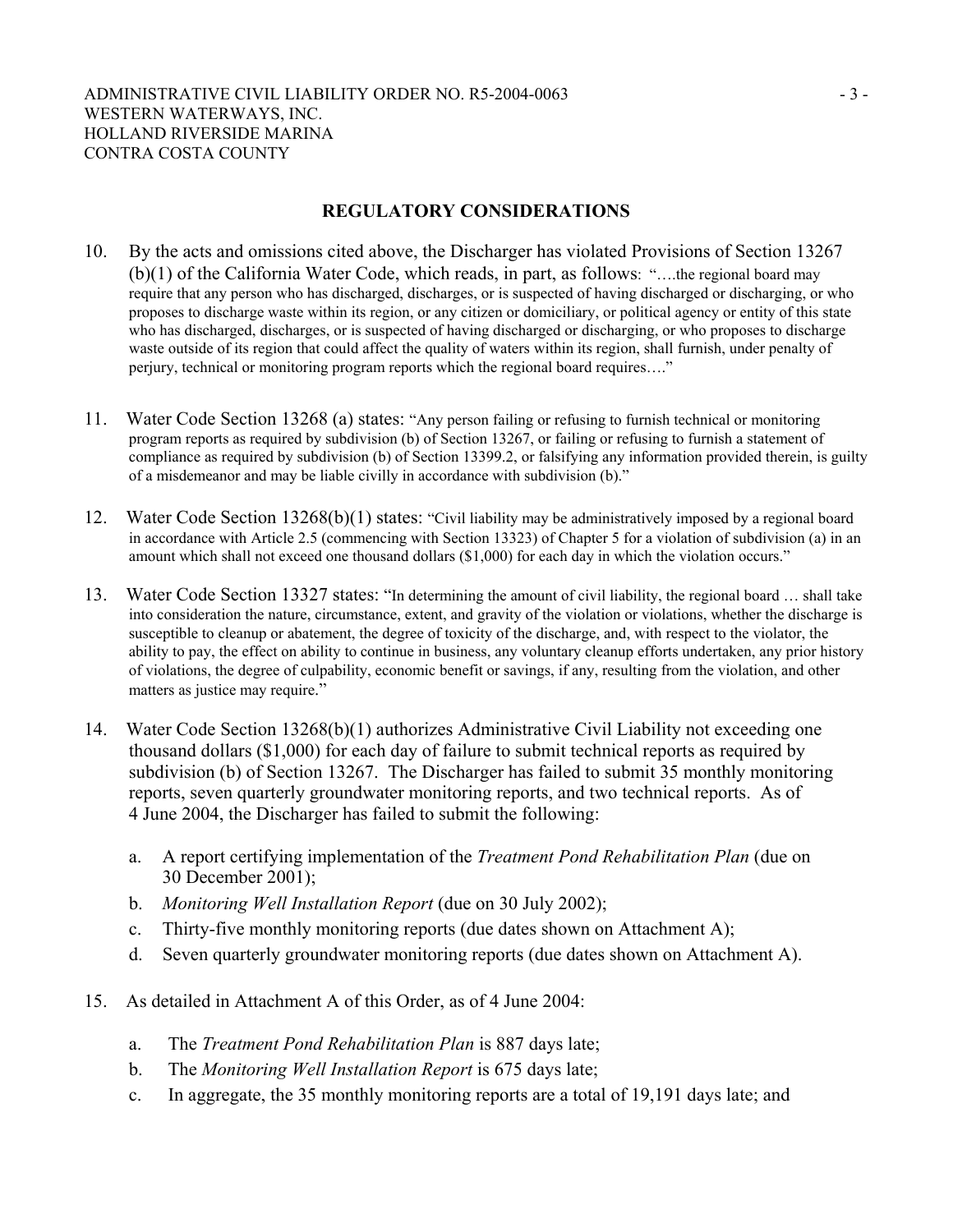- d. The seven quarterly groundwater monitoring reports are a total of 2,118 days late.
- 16. The maximum liability for this nonsubmittal of these technical reports is twenty-two million, nine hundred sixty-nine thousand dollars (\$22,969,000). No minimum liability is required to be imposed under Section 13268(b)(1).
- 17. The Regional Board determined, with respect to the factors in Finding 13, the following:
	- a. The nature of the violation is that the Discharger was required by WDRs Order No. 5-01-093 to submit monthly monitoring reports, quarterly groundwater monitoring reports, and certain technical reports pursuant to CWC Section 13267 but has failed to do so. The Discharger has received several written warnings regarding the need to submit the reports, but has continued to fail to submit them. The circumstances are such that the Discharger was aware of the necessity to provide the required reports, but failed to do so.
	- b. The extent of the violation is that the Discharger was required, pursuant to CWC Section 13267, to submit certification that the treatment ponds have been rehabilitated, a Monitoring Well Installation Report, 35 monthly monitoring reports, and seven quarterly monitoring reports. As of 4 June 2004, the reports will be a total of 22,969 days late.
	- c. The gravity of the violation is that the Discharger's failure to implement the treatment pond rehabilitation project has threatened, and continues to threaten, groundwater quality. Additionally, the Discharger's failure to submit the Monitoring Well Installation Report and self-monitoring reports has prevented staff from evaluating water quality issues and determining whether the Discharger is in compliance with the WDRs.
	- d. With respect to the Discharger, it has not been demonstrated that there is an inability to pay the liability and continue operating.
	- e. The Discharger is responsible for submittal of certain technical and monitoring reports and is culpable for the violations cited. The Discharger had ample opportunity to submit the reports and was informed by staff regarding the seriousness of the matter and the potential that enforcement action could be taken should noncompliance continue.
	- f. The Discharger received an unfair economic advantage relative to other dischargers by refusing to complete the required reports in a timely fashion. Staff estimates that the Discharger accrued approximately \$43,000 in savings because of noncompliance.
	- g. Staff expended approximately 40 hours, or \$3,200, preparing the ACL Complaint. It is estimated that staff will spend an additional 60 hours (an additional \$4,800) to prepare this ACL Order and to prepare for the Board hearing.